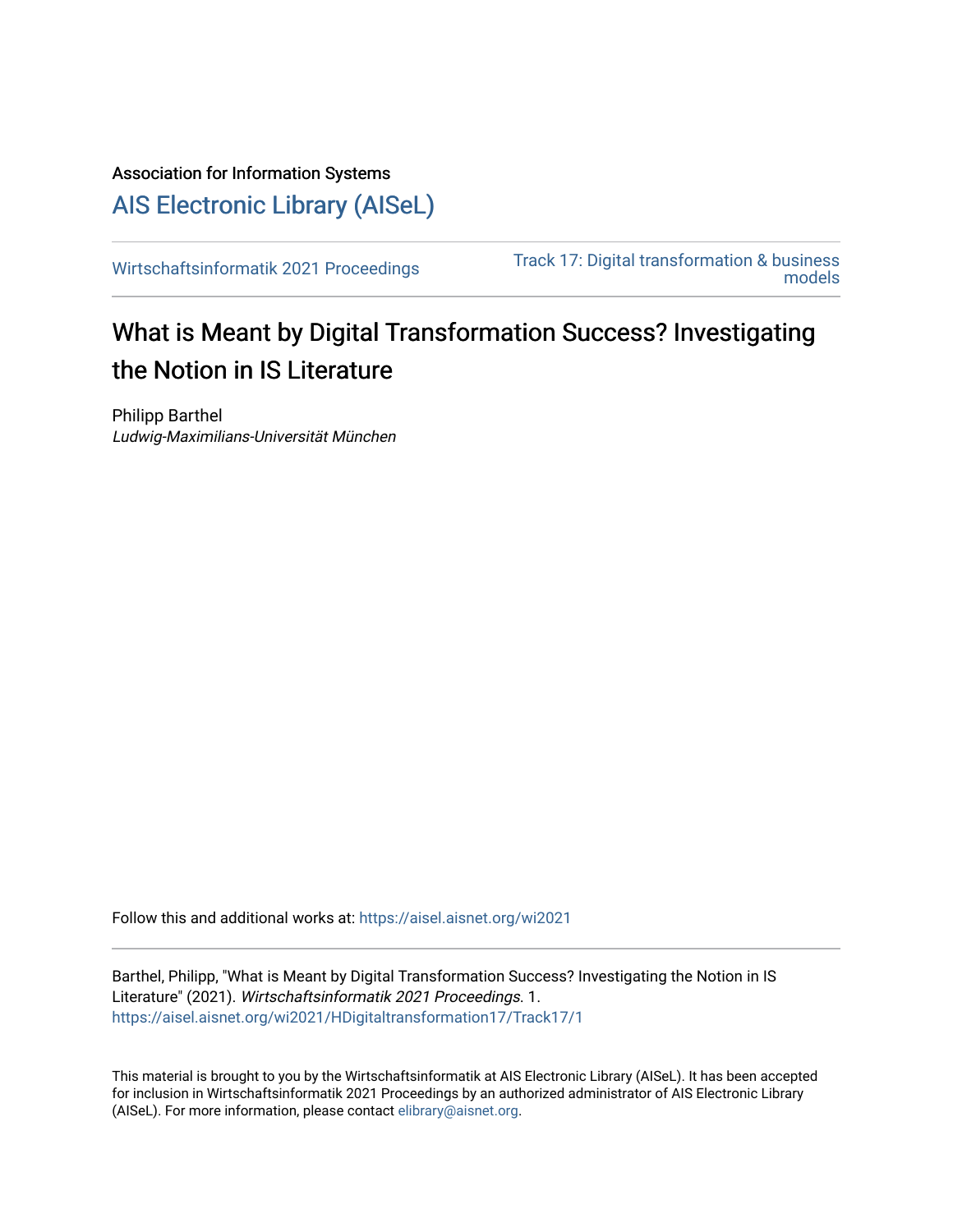## **What is Meant by Digital Transformation Success? Investigating the Notion in IS Literature**

#### Philipp Barthel

LMU Munich, Institute for Information Systems and New Media, Munich, Germany barthel@bwl.lmu.de

**Abstract.** Companies across all industries currently strive to successfully master their digital transformation. While information systems research to date has strongly emphasized identification of how companies achieve digital transformation success, the literature is still strikingly vague regarding the notion of digital transformation success itself and approaches to measure it. Therefore, we have conducted a systematic literature review to investigate how information systems studies discuss the concept of digital transformation success and which approaches to success measurement they propose and apply. Based on our analysis, we identify four clusters that represent different understandings of digital transformation success and 20 success dimensions that concretize success measurement. This study clarifies the notions of digital transformation success currently in use and outlines new avenues for information systems research. Further, the results inform practitioners regarding different options and approaches to assess digital transformation success.

**Keywords:** Digital Transformation, Success, Literature Review.

#### **1 Introduction**

In recent years, digital transformation (DT) has emerged as one of the central topics in both research and practice [1]. In the course of the DT process, organizations can fundamentally redefine their established value propositions and value creation logics [2]. Consequently, organizations across nearly all industries have to rethink their processes, products, services, and business models [3]. To accomplish this task, changes to different organizational properties are often necessary [1], [4], [5]. Unsurprisingly, there is a rich body of literature on factors that have to be fulfilled in order to reach successful DT in an organization [6-8]. However, extant literature is often vague in referring to the concept of DT success itself. This could be because DT is an on-going, open-ended process, with high complexity, multidimensionality, and an extensive scope [5], [6]. Nevertheless, while "if you can't measure it, you can't manage it" might be an overstretched adage, prior research stresses how important identifying and evaluating the value contribution of DT efforts is in order to prioritize relevant issues and steer the DT process [9], [10].

Determining and clarifying information systems (IS) success has a longstanding research history (e.g., [11], [12]). More recently, research has addressed the matter of

<sup>16</sup>th International Conference on Wirtschaftsinformatik, March 2021, Essen, Germany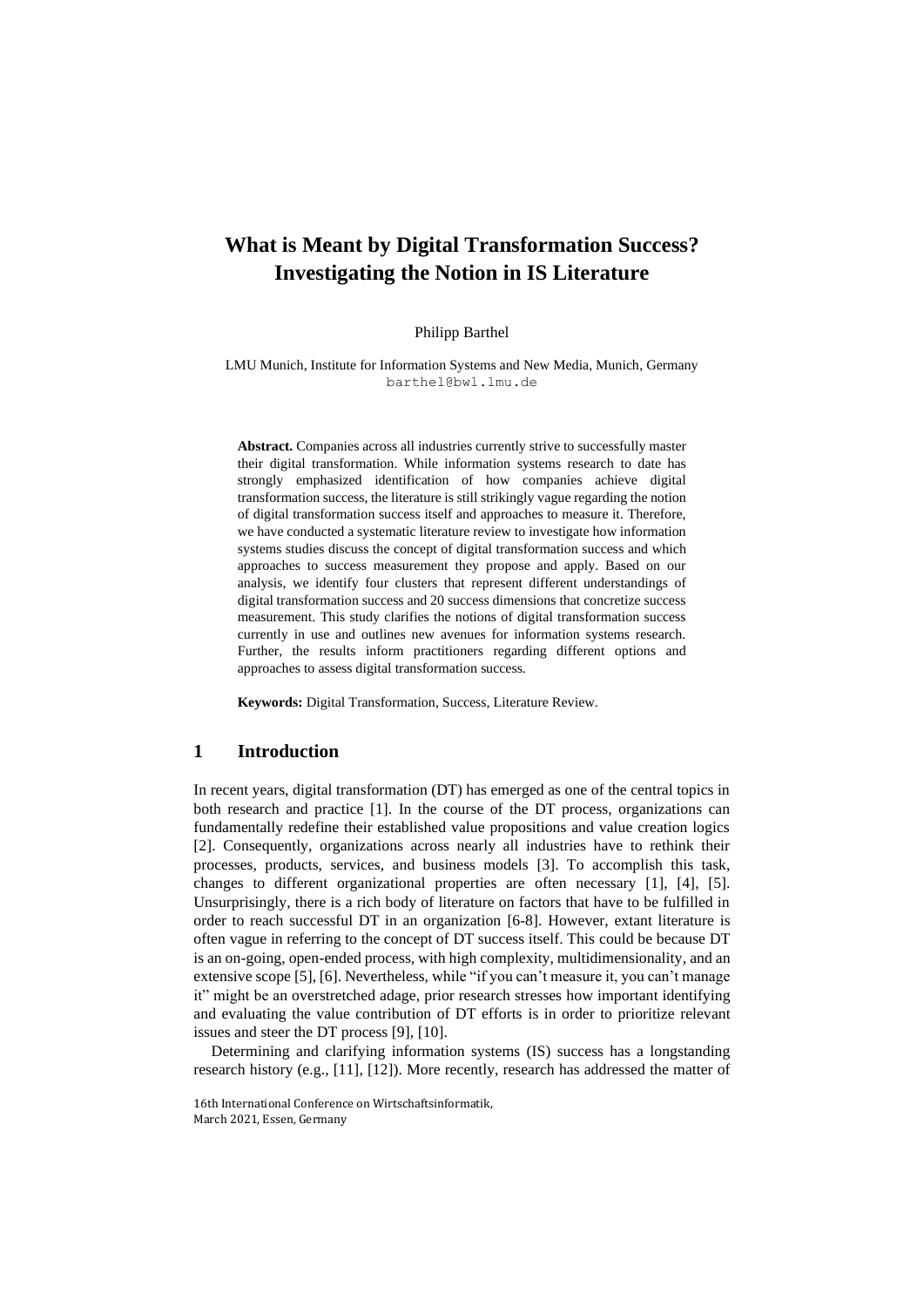DT success from different perspectives and with different foci. Several studies have identified and analyzed DT success factors (e.g., [7], [8], [13]). This literature primarily addresses the factors that bring about DT success, not necessarily the factors that are part of success itself. Another type of study discusses potential DT outcomes, such as financial improvement or increased market share (e.g., [14], [15]), but either focuses on a specific area of DT, or only marginally addresses DT outcomes. In all, the underlying understanding of DT success is rarely touched on in extant research. There are a few exceptions, which discuss DT success more thoroughly and in-depth (e.g., [6], [10], [16]). However, none of these papers claims to cover the current discourse in its entirety, and each investigates a different paradigm of DT success. Due to the topic's complexity, we require a comprehensive and systematic overview of what is meant by the term *DT success*. Therefore, we aim to capture the different notions of DT success in the present academic debate, including approaches to measure such success. IS research and practice can strongly benefit from a clearer and more comprehensively structured picture of how DT success is conceptualized, discussed, and measured. The research question we address is: *How is DT success conceptualized in IS literature?*

To answer this research question, we conducted a systematic literature review. We have derived different success dimensions from the identified literature and clustered them according to the underlying notions of DT success. Based on this analysis, we formulated an agenda for further research that can serve as a starting point for future research in this field. This study contributes to the literature by providing a structured and systematic overview of the different notions of DT success and gives insight on related approaches to success measurement. Especially, we want to create a basis for discussing DT success, adding to precision and transparency in the debate. Also, we lay a foundation for researchers that aim to investigate DT success evaluation as applied in practice, or that operationalize DT success measurement themselves. Additionally, this study can support practitioners in clarifying their expectations regarding the benefits DT holds for organizations and in selecting suitable measurement approaches.

## **2 Underlying Research Foundations**

In the following section, we give a brief overview of the research on IS success and then elaborate on the underlying concept of DT, which guides our literature analysis.

**IS Success.** Research on IS success is an established and comprehensive strand within IS research, covering a range of different concepts, such as IS (business) value (e.g., [12], [17]) and IS impact (e.g., [18]). Demonstrating the value of information technology (IT) is an essential component of IS research that confirms its legitimacy [12], [17]. However, this research strand is not based on a uniform understanding of the various concepts, and there is no broad clarity on what IS success is and how it should be measured [12], [16]. Disagreement mainly arises regarding the assessment of "hard" vs. "soft" criteria and "macro" vs. "micro" level measurements [19]. There is, however, general consensus that IS success is a multidimensional and interdependent phenomenon that becomes manifest on different levels (e.g., market, firm, individual) [11], [18]. Many scholars find capturing IT's latent and intangible value and causally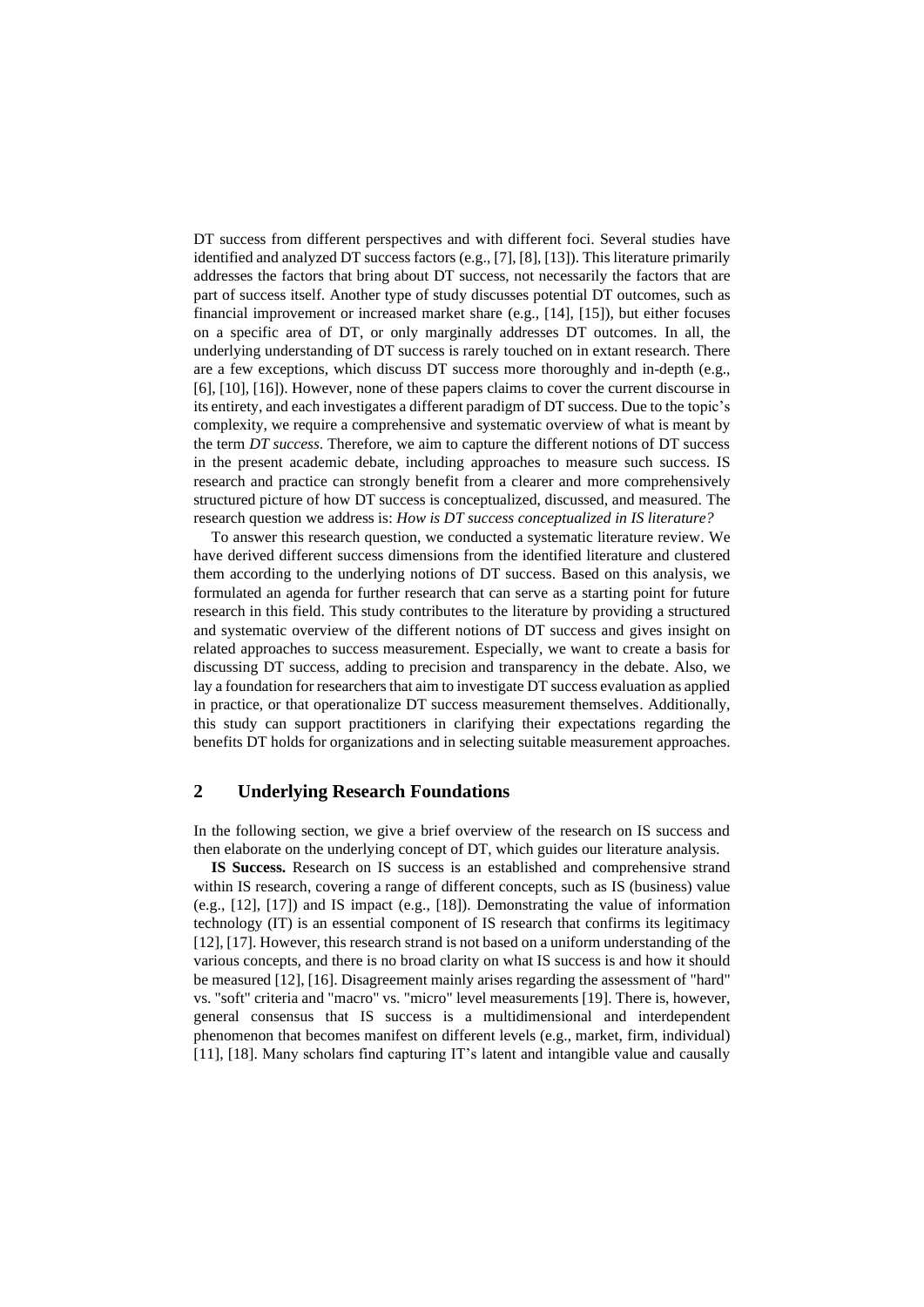linking it to a given outcome such as firm performance [12], [17], as main challenges. This becomes even more difficult when value is created not only within an organization, but also across company boundaries, on an interorganizational level [20], [21]. The complexity related to determining IS' overall success sometimes results in the arbitrary selection of single items, neglecting the multidimensionality and interdependence of success categories [11]. These issues have often led to IS evaluation being inefficient, ineffective, or entirely ignored [19]. Thus, decisions on investment in IS are often based on opaque and incomprehensible grounds, which result in poor selection and management of investments [22]. Overall, research on IS success seeks to resolve these issues, improving measurement of IS success for both academic and practical purposes, thus enabling better understanding and decision making.

IS success research offers an important theoretical foundation for analyzing different notions of DT success. While IS success primarily deals with IT applications' and systems' value, often focused on process improvement [12], [20], DT success goes beyond implementing technology, involving elements of business innovation and transformation. Therefore, the latter requires dedicated consideration.

**Digital Transformation.** DT can be defined as "a process that aims to improve an entity by triggering significant changes to its properties through combinations of information, computing, communication, and connectivity technologies" [5, p. 118]. This process goes beyond the digitization of resources and can involve the transformation of processes, products, services, and business models [3]. There is an ongoing discussion on whether and how DT and digital innovation are connected. The line of argumentation we follow in this paper is that DT should be considered as an innovation process based on digital innovations [4], [7], [23]. These digital innovations are achieved by combining an innovative digital business concept and an innovative digital (technological) solution [3]. Digital innovations can drastically change an organization's value proposition and thus its entire identity [24]. In this regard, DT differs from other forms of IT-enabled organizational transformation that rather reinforce an organization's established value propositions and identity [2].

The potential outcomes and benefits of digital innovation processes, and therefore also DT can be manifold and become manifest on various organizational levels [24], [25]. Accordingly, organizations can pursue different objectives with altered foci regarding their DT activities [26], [27]. However, measuring and evaluating whether these objectives have been achieved turns out to be challenging, e.g., due to the transformation activities' objectives being vaguely stated, unpredictable, or open-ended [4], [28]. This can lead to situations in which organizations have no clear overview of their DT activities' value contribution and thus are struggling to prioritize high value activities and terminate low value activities [29]. While companies can apply practices like digital value assurance to improve oversight [9], there is still high demand for approaches that will clarify and measure the success of DT activities [10]. Otherwise, the risk is that DT activities will experience a legitimacy crisis [23], [30]. To lay a basis for these advancements, we believe a systematic literature review targeting current notions of DT success will provide a valuable starting point.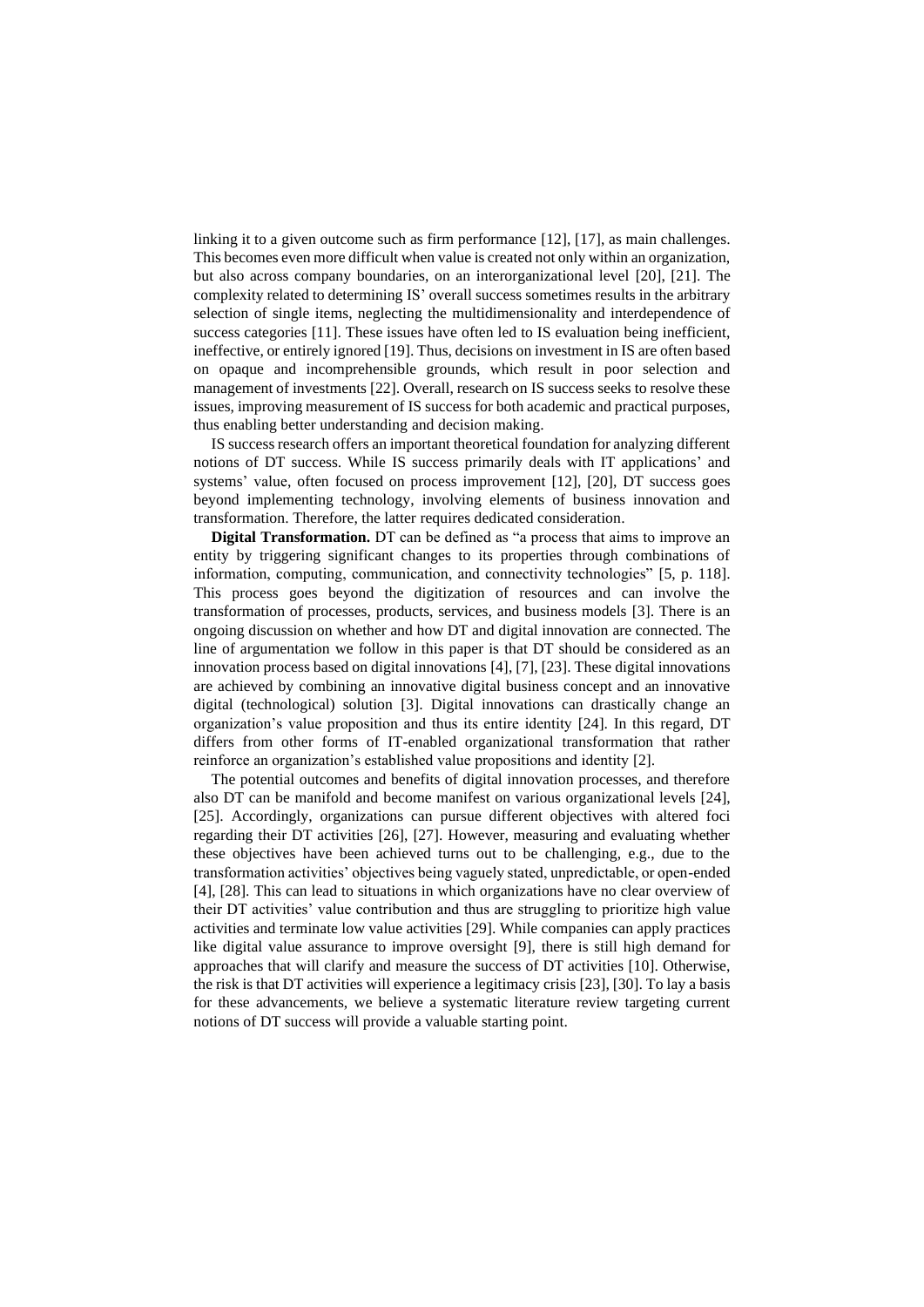## **3 Research Method**

To answer the research question, we conducted a systematic literature review. Literature reviews aim to critically examine and synthesize the current state of knowledge on a specific topic, to identify potential knowledge gaps and biases in the literature and to provide a basis for future research [31]. To ensure systematicity and transparency of the literature review, we followed the guidelines Paré et al. [32] proposed. These include documenting the research process in a comprehensive review protocol. To build the literature sample, we followed a two-phased search process [33]. In the first phase, we conducted a keyword search in the titles, abstracts, and keywords of the eight journals comprising the AIS Senior Scholars' Basket. In doing so, we aimed to capture high quality research in the IS field. In order to also find contemporary research, we included the proceedings of the major IS conferences ICIS, ECIS, WI, PACIS, HICSS, and AMCIS. The search terms consisted of combinations of two elements. First, to find papers addressing **digital transformation** success, the search terms "digital transformation" / "digital innovation" / "digitali(s|z)ation" were selected. As argued, we included digital innovation because it is considered to be a core element of DT (e.g., [3], [4], [23]). Further, we included the term digitalization because it is regularly applied to describe processes that fit the definition of DT applied here (e.g., [10], [34], [35]). We excluded any papers in which the phenomenon addressed did not fit the applied DT definition [5]. Second, to find papers addressing digital transformation **success**, we applied the terms "success" / "impact" / "performance" / "outcome" / "result" / "benefit" / "value". These keywords were selected in accordance with practices followed in prior research [10], [16]. The keyword search yielded 399 results, which we screened to remove all papers that discussed DT success only marginally, as well as all editor's comments, book reviews and research-in-progress papers. Finally, 76 papers remained to be considered for further analysis.

In the second phase, we conducted a forward and backward search following Webster and Watson [33]. With this search, we extended the sample by 45 papers from IS outlets. The resulting 121 papers were then further assessed regarding their relevance for answering the research question at hand. We excluded papers that do not allow conclusions to be drawn about their underlying understanding of DT success, that do not name any success dimensions, or do not offer any indication of possibilities for success measurement. This resulted in the final literature sample of 39 papers (see Table 1). The final sample included no study published prior to 2014, and more than half of the studies (24) were published after 2017. To analyze the literature, we followed an inductive logic in an iterative process, deriving and coding the success dimensions the papers alluded to. From some papers we derived only a single success dimension, while others contained several dimensions. Success dimensions we found in the papers constructed out of multiple distinct sub-dimensions were disaggregated. For instance, we would disaggregate "mature people & culture" [36] to its elements "structure", "leadership", and "competencies". We derived a total of 115 dimensions across all papers. Next, during three iteration cycles, we aggregated identical or highly similar and related dimensions. For instance, "leadership", "mindset", and "culture" were aggregated to the dimension "culture & leadership". This procedure resulted in a final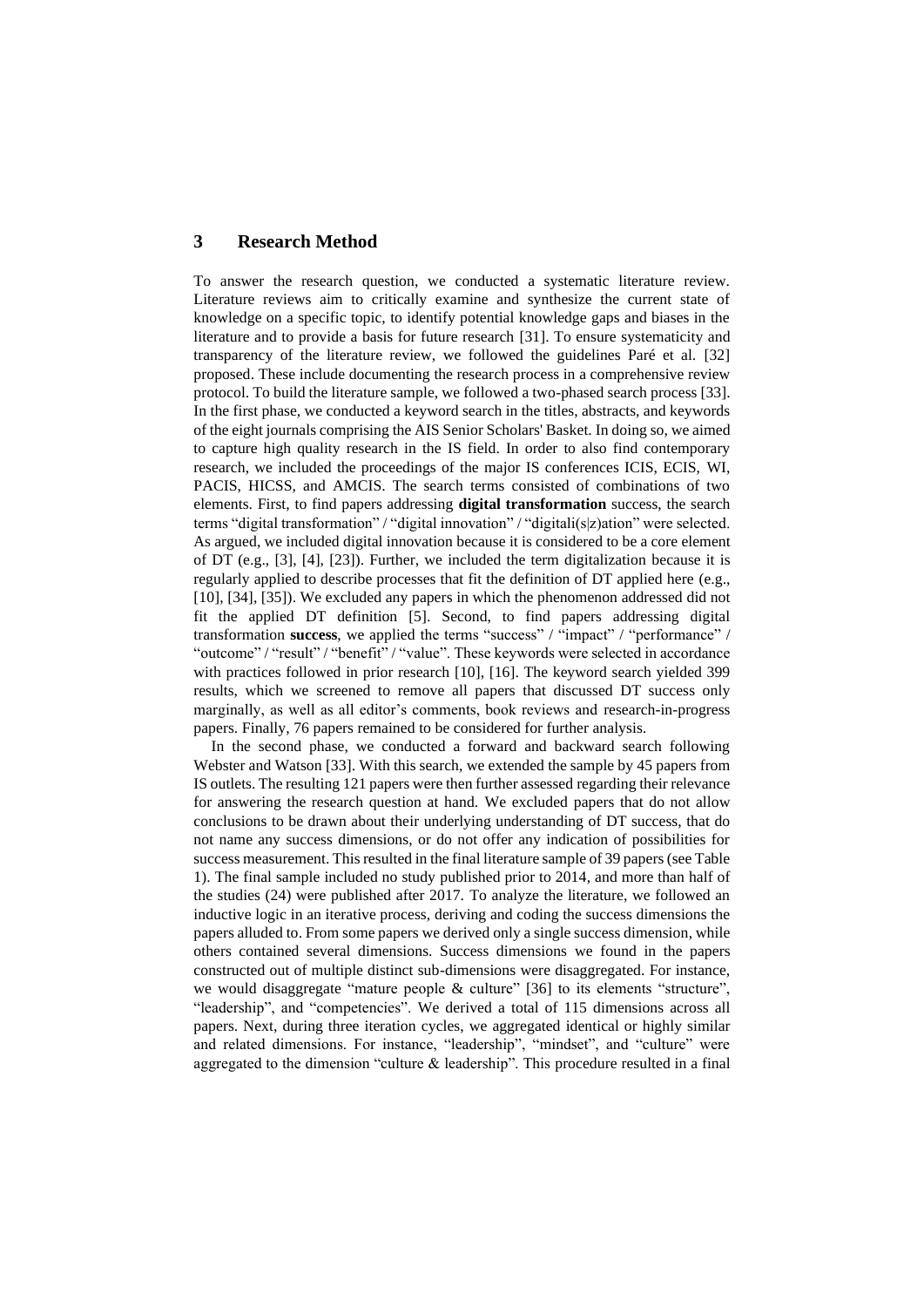set of 20 distinct success dimensions. These success dimensions were then clustered according to their underlying notion of DT success, resulting in four clusters. To test the consistency, plausibility, and differentiation of the success dimensions and clusters, we conducted a validation process in two workshops with two researchers, who had not been involved in the coding process, after which we made a few minor alterations.

**Table 1.** Literature sample

| Journals (No. of papers in final sample, TOTAL: 15)                                            |  |  |  |
|------------------------------------------------------------------------------------------------|--|--|--|
| European Journal of Information Systems (2), Journal of Strategic Information Systems (2), MIS |  |  |  |
| Quarterly (2), MIS Quarterly Executive (3), Other Journals (6)                                 |  |  |  |
| Conferences ( <i>No. of papers in final sample, TOTAL</i> : 24)                                |  |  |  |
| AMCIS (3), ECIS (5), HICSS (3), ICIS (7), PACIS (2), WI (3), Other Conferences (1)             |  |  |  |

## **4 Results**

In the following section we present the resulting DT success dimensions and group them into four clusters. The different clusters reflect different underlying notions (or philosophies) of what DT success is. Importantly, these clusters are not mutually exclusive, nor without overlap. Also, the identified dimensions within the clusters are not independent of each other, nor are they collectively exhaustive.

**Cluster I - Overall company value and performance.** Cluster I comprises all the success dimensions that directly relate to the entire company's success (see Table 2). The underlying premise here is that DT activities need to contribute directly to such overall success. The first dimension in this cluster, the *company value*, can already be considered as the most comprehensive success dimension. Potentially, all activities in the company have an effect on this dimension. If it were possible to show that a DT activity has a positive effect on company value, there would probably be no need to assess further success dimensions. However, the actual value of a company is difficult to determine, which is why the identified papers used stock market figures [37], [38]. *Efficiency & profitability* is similarly measured primarily by means of stock market figures and accounting figures, such as earnings per share (e.g., [39]), return on assets (ROA) (e.g., [38]), or abnormal stock returns (e.g., [40]). The next dimension, *sales volume & customer base*, primarily reflects growth, based on sales revenue (e.g., [41], [42]) and the customer base (e.g., [43], [44]). However, there are also non-financial dimensions in cluster I. *Company reputation & customer satisfaction* reflects the public perception of the company and its standing among customers, e.g., by measuring brand key performance indicators (KPIs) [45], [46] or customer satisfaction scores [47]. *Workplace quality* assesses employees' satisfaction (e.g., [16], [47]) and the resulting turnover rates (e.g., [42]).

In general, success dimensions in cluster I measure the fulfillment of overarching company goals on a macro level. However, it is not always possible to identify how a specific activity contributes to these encompassing macro objectives. This makes the direct use of many of these success dimensions for the operational evaluation of DT activities particularly challenging. Further, some of the dimensions rely heavily on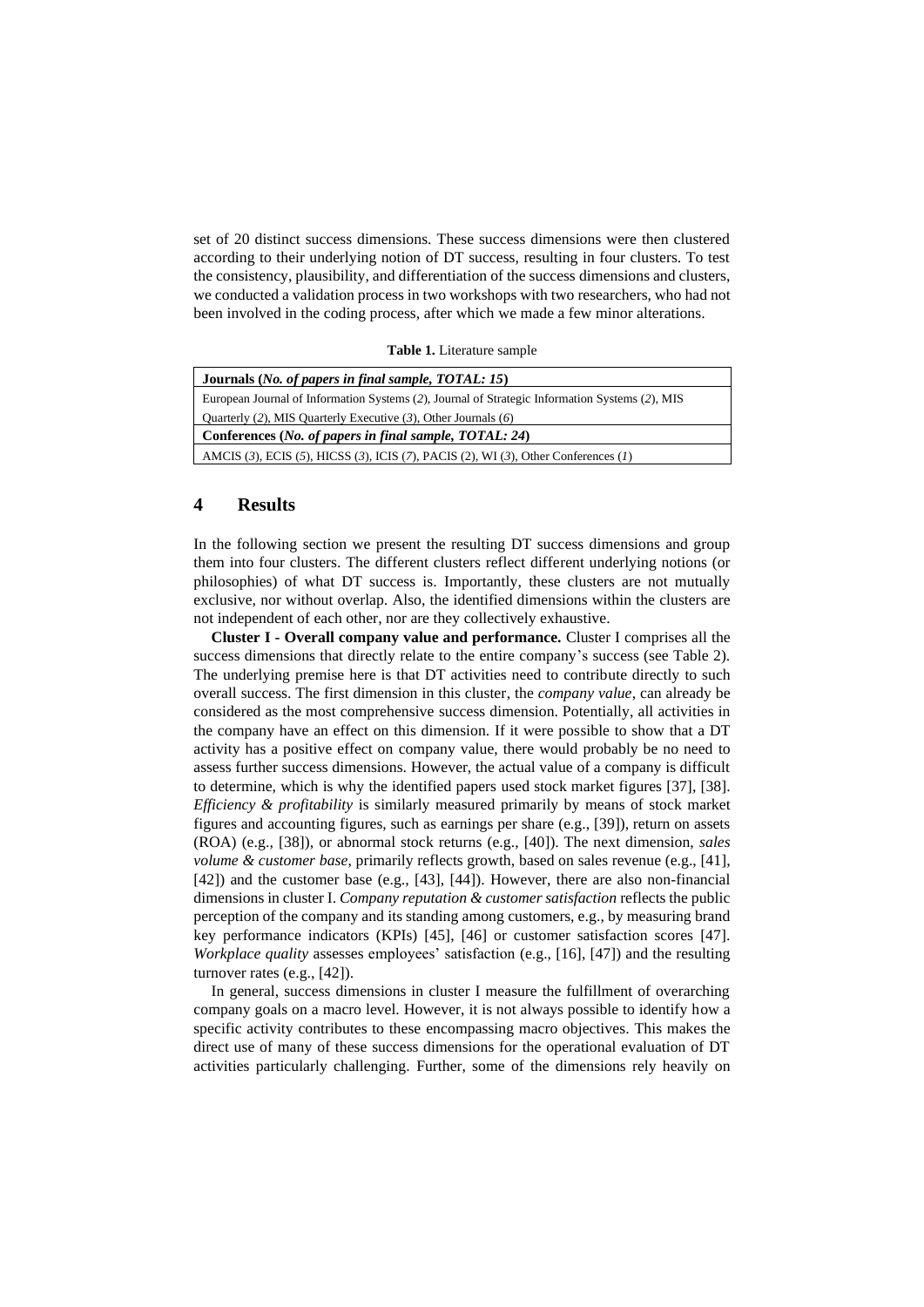stock market figures, which can only be determined for publicly listed companies. In this cluster, most dimensions can be financially calculated and therefore also measured quantitatively; however, there are also qualitative, non-financial and intangible dimensions included. Cluster I contains dimensions that are used as standalone measures (e.g., [37], [40]).

| <b>Success dimension</b>                        | <b>Exemplary measurement approaches</b>                              | <b>Sources</b>                        |
|-------------------------------------------------|----------------------------------------------------------------------|---------------------------------------|
| Company value                                   | Market cap; market-to-book ratio                                     | $[37]$ , $[38]$                       |
| Efficiency & profitability                      | Earnings per share; operating margin; ROA                            | $[38-40]$ , $[47-50]$                 |
| Sales volume &<br>customer base                 | Total turnover; market share growth; growth of<br>customer base      | $[26]$ , $[41-44]$ , $[48]$ ,<br>[49] |
| Company reputation $&$<br>customer satisfaction | Online brand KPIs; brand index score; customer<br>satisfaction score | $[42]$ , $[45-47]$                    |
| Workplace quality                               | Employee turnover and satisfaction                                   | $[16]$ , $[42]$ , $[47]$              |

**Table 2.** Overview cluster I - Overall company value and performance

**Cluster II - Digital business performance.** The second cluster follows the premise that successful DT primarily involves creating and exploiting digital business areas, i.e., the profitable marketing of digital products, services, and business models (see Table 3). More abstractly, this is referred to as generating revenue through the deployment of digital technologies [30]. However, sales of physical products via digital channels is also included here [46]. This is reflected very directly in the dimension *revenue from digital business*, which assesses the growth of digital business. Also, the *profitability of digital business* is occasionally used as a success criterion. Another dimension in this cluster, reflecting a slightly different notion of DT success, is the *relative importance of digital business*. Here, scholars consider success to be reflected in digital business growth relative to other business areas, i.e., within the company the digital business share increases. The underlying premise here is that the digital business should become an important pillar of the overall business, possibly even replacing the prevalent core business. Not surprisingly, we also found reference to this success dimension in two papers in the media industry context. They explicitly mentioned that digital business will at least partially replace the traditional business [26], [51].

Cluster II can be closely related to cluster I, since successful digital business has an impact on the overall performance of the company and thus on its value [26], [46]. However, this does not always have to be the case, e.g., if digital business fields cannibalize companies' traditional fields it is conceivable that the effects overall will be neutral or negative. This is particularly evident with the *relative importance of digital business*, which could also be increased, if the core business shrinks, while digital business revenue remains the same. Accordingly, we distinguish clusters I and II, since cluster I measures whether the entire company is performing better through DT, while cluster II is exclusively oriented toward a company's digital business. Overall, the dimensions in this cluster are quantitative, financial, and tangible, thus relatively precise and continuously measurable.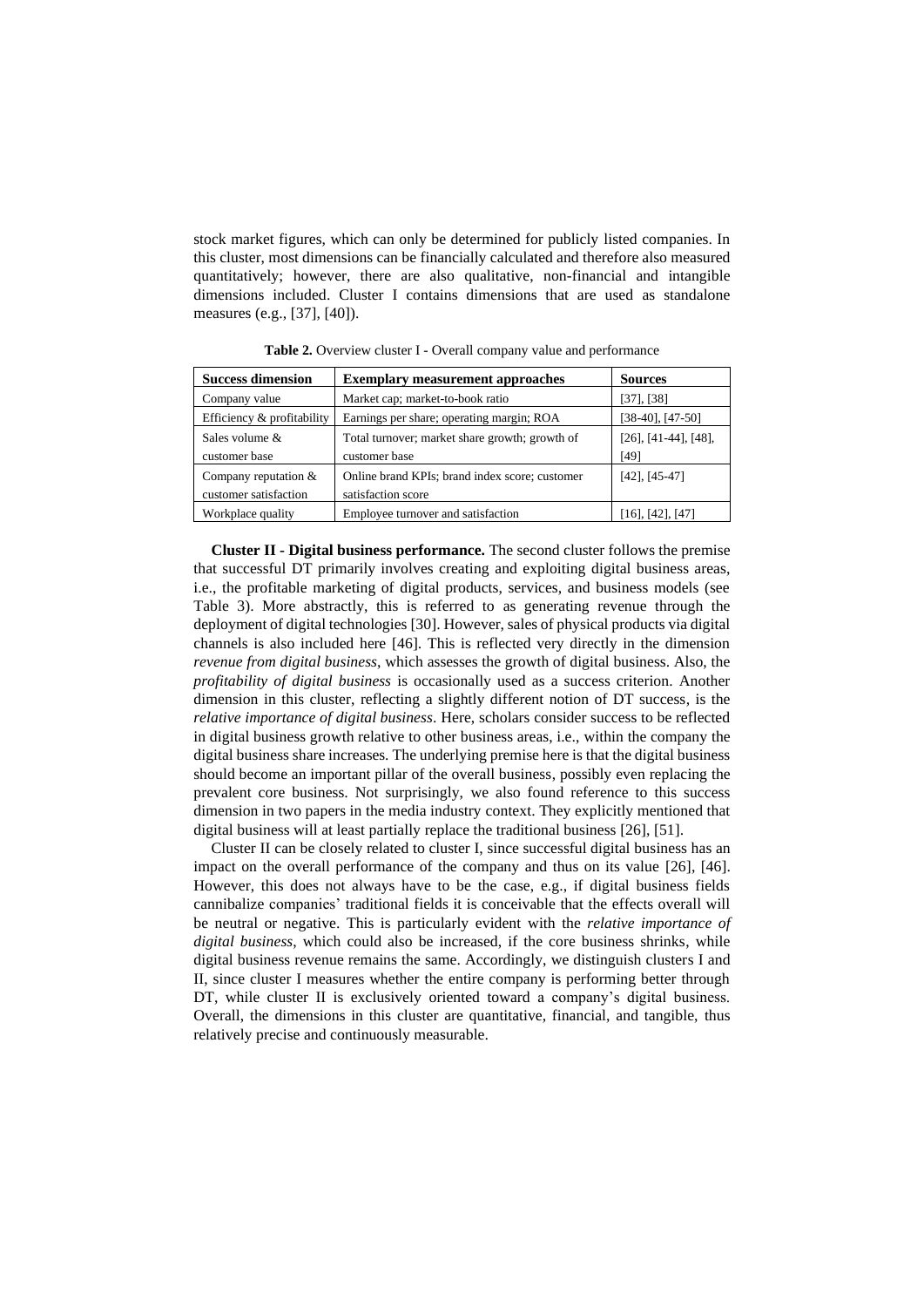| <b>Success dimension</b> | <b>Exemplary measurement approaches</b>               | <b>Sources</b>              |
|--------------------------|-------------------------------------------------------|-----------------------------|
| Revenue from digital     | Revenue from digital products and services; sales     | $[30]$ , $[46]$ , $[52-55]$ |
| business                 | from online channels                                  |                             |
| Relative importance of   | Share of new digital business revenue relative to     | $[26]$ , [51], [52]         |
| digital business         | total revenue; share of revenue from all online       |                             |
|                          | sources                                               |                             |
| Profitability of digital | Digital products' and services' profitability; online | $[46]$ , [55]               |
| business                 | sales profitability                                   |                             |

**Table 3.** Overview cluster II - Digital business performance

**Cluster III - Degree of realized external transformation.** One condition for generating revenue with digital business is the availability of corresponding digital market offerings. In cluster III, DT success is defined as the realized transformation of market offerings (products and services), customer interaction (channels and touchpoints), partner networks, and overall business models (see Table 4). In contrast to cluster II, the focus here is more on evaluating the progress of the transformation and innovation process itself, not the economic output resulting from the process. Most dimensions in the cluster directly reflect how far an organization's value creation has been transformed, which is argued to be a central specific of DT [2], [34]. A significant number of dimensions in this cluster is derived from maturity models that aim to assess an organizations DT progress along multiple dimensions (e.g., [35], [36], [56]). The two most dominant dimensions in this cluster are *digital business model innovation* and *new digital products & service innovation*. These dimensions are considered as core aspects of transforming the value creation and they reflect a firm's ability to create new digital market offerings. For example, scholars assess whether the company has digital business models (e.g.,  $[34]$ ,  $[39]$ ) and if so, how advanced they are (e.g.,  $[28]$ ,  $[36]$ ), or they determine how many digital products and services (e.g., [51], [57]), digital patents (e.g., [38]), or product innovation projects (e.g., [52]) there are. These two dimensions prompt the distinction of a third dimension: *digitalization of existing products & services*, which indicates how far the existing offering is transformed, i.e., it reflects a different aspect of DT (e.g., [29]). However, further dimensions included in cluster III are not directly connected to digital products and services. The externally oriented DT's success can also be determined by assessing the *digitalization of customer interaction*, e.g., by the number of digital customer channels (e.g., [57]), the maturity of digital customer experience (e.g., [36], [56]), or the *partner network* area, e.g., by evaluating the cooperative value creation maturity (e.g., [6]).

To summarize, the dimensions in this cluster primarily assess the extent of externally oriented DT activities, but not their economic results. The measures we found can be both, qualitative and quantitative, as well as both tangible and intangible, but they are specifically non-financial. Consequently, taking purely quantitative measurement approaches to capture data (e.g., calculating numbers of products and patents, etc.) appears to be relatively easy. However, to increase their meaningfulness, quantitative measures often are combined with qualifying dimensions (e.g., the quality and responsiveness of development).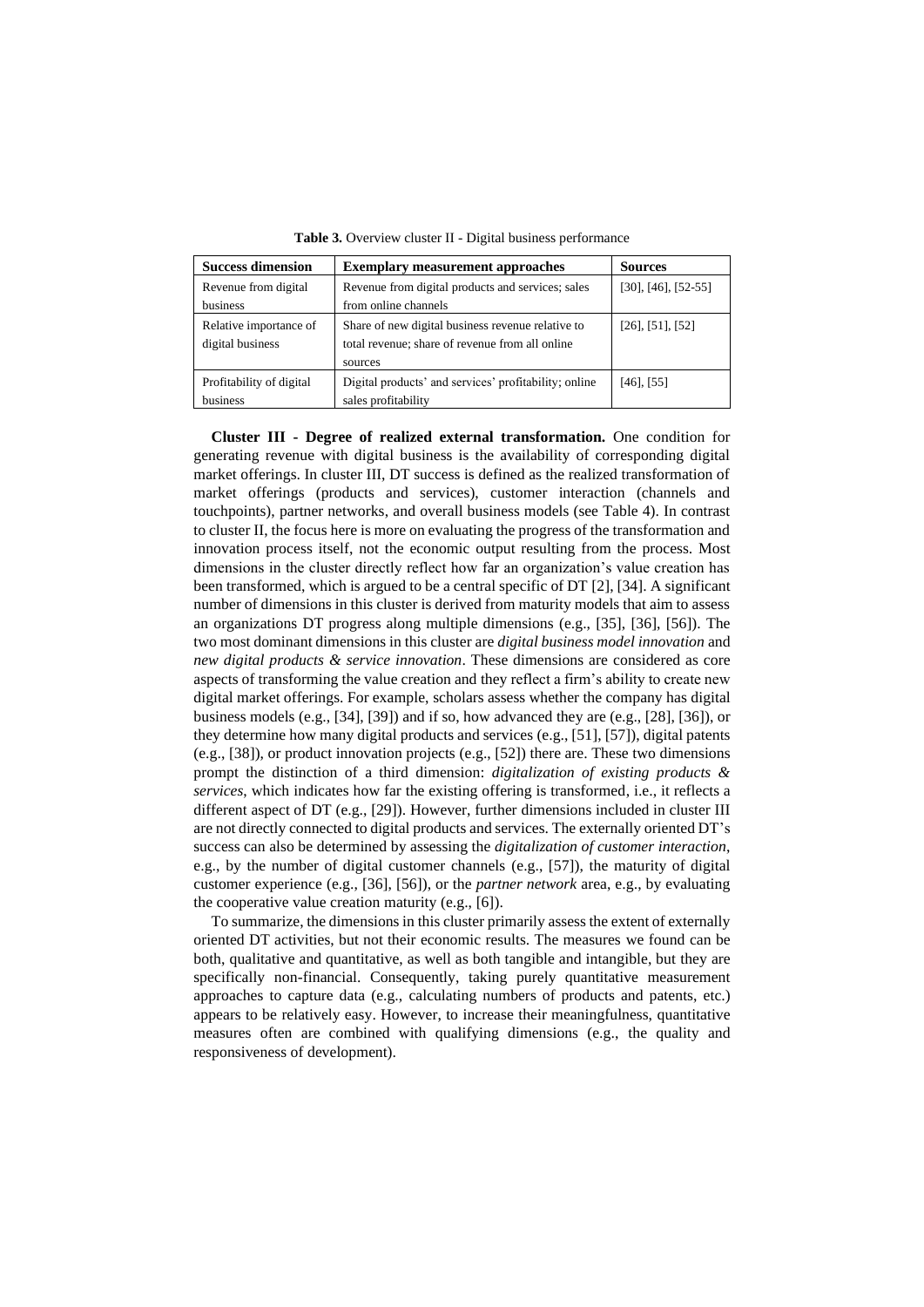| <b>Success dimension</b>   | <b>Exemplary measurement approaches</b>            | <b>Sources</b>                      |
|----------------------------|----------------------------------------------------|-------------------------------------|
| Digital business model     | Number of realized digital business model          | $[2]$ , [13], [28], [34],           |
| innovation                 | innovations                                        | $[36]$ , $[39]$ , $[58-61]$         |
| New digital products &     | Number of digital products and services; number of | $[27]$ , $[29]$ , $[35]$ , $[36]$ , |
| service innovation         | innovation projects; quality, continuity and       | $[38]$ , [41], [48], [51],          |
|                            | responsiveness of digital products development     | $[52]$ , $[55-57]$ , $[59]$         |
| Digitalization of existing | Existence and number of digitally enriched core    | $[26]$ , $[29]$ , $[35]$            |
| products & services        | products                                           |                                     |
| Digitalization of          | Number and degree of digital customer channels     | $[36]$ , $[52]$ , $[56]$ , $[57]$   |
| customer interaction       | utilized; maturity of digital customer touchpoints |                                     |
| Partner network            | Maturity of partner network, hybrid value creation | [6], [56]                           |

**Table 4.** Overview cluster III - Degree of realized external transformation

**Cluster IV - Degree of realized internal transformation.** All three previously discussed clusters are based on the fact that the organization itself is also changing, although these clusters' dimensions do not directly evaluate the progress of this internal transformation (see Table 5). Thus, cluster IV focuses on realized DT of the organization's structures, processes, and employees. The underlying premise is that successfully realized DT leads to a transformed internal organization. Similar to cluster III, many of the dimensions clustered here are derived from maturity models (e.g., [35], [36], [56]). Also similar to cluster III, literature contributing to this cluster follows multi-dimensional approaches to assess DT success, i.e., researchers measure success along multiple dimensions. The dimension *strategy* expresses the extent to which a digital strategy, vision, and agenda are present, mature, and continuously being developed (e.g., [35], [56]). It also indicates the extent to which the employees and management understand and accept this strategy (e.g., [52]). The dimension *structure, collaboration, & governance* reflects a range of changes to the organizational structure that are often seen as relevant successful DT outcomes, such as organizational agility (e.g., [56]) or self-organized teams (e.g., [36]). The dimension *processes* assesses the extent to which process innovations have been realized (e.g., [28], [41]) and to which they contribute to quality improvements (e.g., [47]). This is one of the few dimensions in the cluster that is directly quantifiable, e.g., measuring the cost reduction brought on by process improvements (e.g., [53], [55]). Next, the company's *IT* transformation is regularly assessed to determine the DT progress. This dimension considers the extent to which the IT infrastructure matures and develops further on a technological level (e.g., [6], [56]), but also the extent to which the IT department assumes its role as a DT driver (e.g., [36]). The next two dimensions primarily deal with the aspect of people in DT. *Culture & leadership* assesses the presence and maturity of organizational features such as innovative culture, mindset, and leadership style, while *competencies & knowledge* targets the maturity of digital skill, competence, and knowledge management. Lastly, *partner management* corresponds to the dimension *partner network* in cluster III, but focuses more on the maturity of the internal procedures to facilitate cooperating with partners.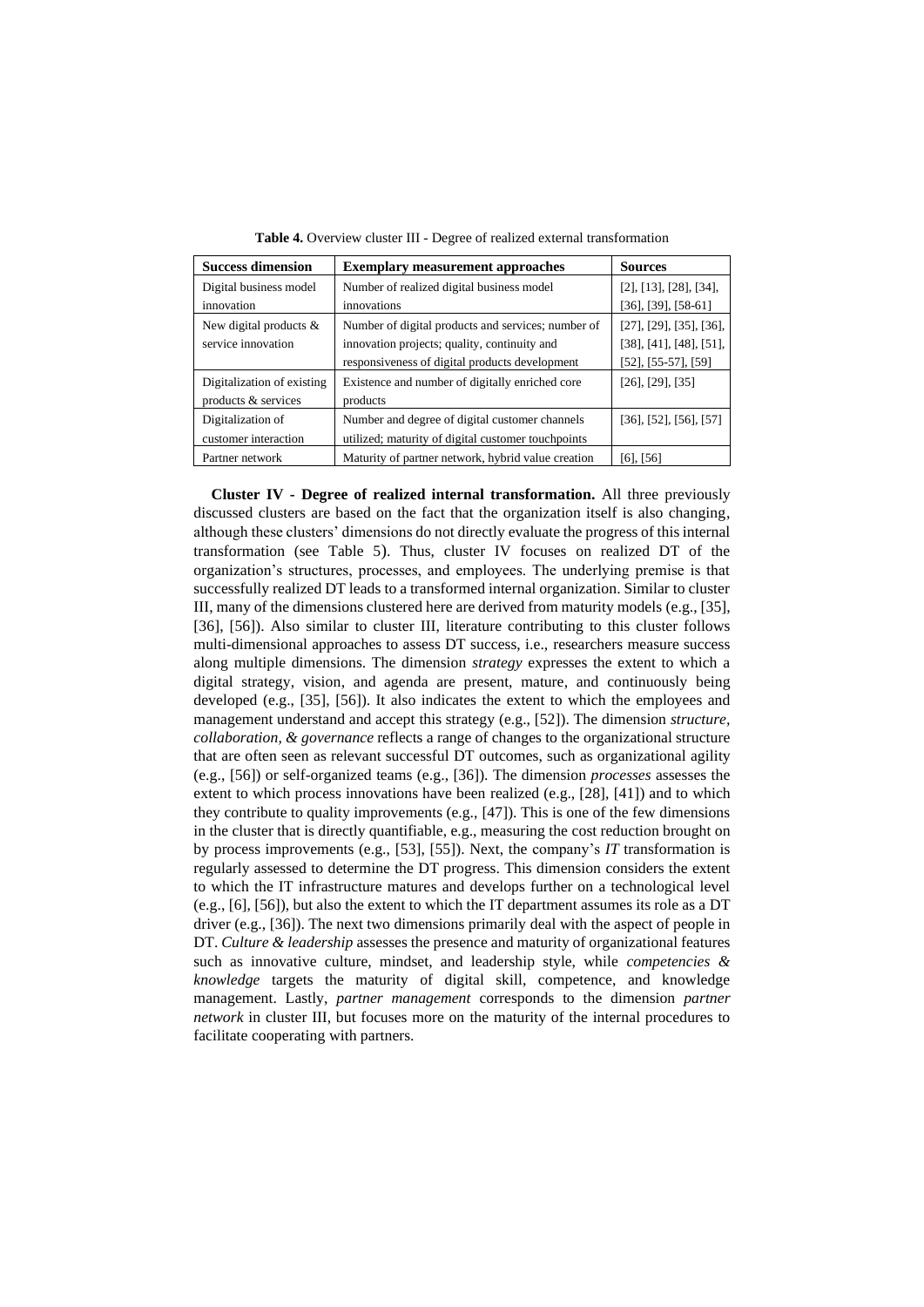Overall, many of the dimensions found in this cluster can and also are considered DT enablers or success factors. However, as they are also used to measure the success of DT activities and the progress of the DT process (e.g., [16], [47], [52]), we have included them here. The dimensions in this cluster reflect the most profound aspects of organizational transformation. Regarding measurability, most of the dimensions in this cluster are obviously qualitative, non-financial, and intangible, which largely impedes their direct, objective measurement. Maturity models try to remedy this situation by providing concrete criteria, which can be used to estimate the progress in a dimension (e.g., [35], [36], [56]). However, these models often require a specific understanding or DT focus [62].

| <b>Success dimension</b> | <b>Exemplary measurement approaches</b>                   | <b>Sources</b>                      |
|--------------------------|-----------------------------------------------------------|-------------------------------------|
| Strategy                 | Maturity, acceptance, and transparency of digital         | $[28]$ , [35], [52], [56]           |
|                          | vision, agenda, and strategy                              |                                     |
| Structure, collaboration | Maturity of organizational structure, agility, digital    | $[6]$ , $[28]$ , $[35]$ , $[36]$ ,  |
| & governance             | team set-up, teamwork, management support                 | [56], [58]                          |
| Processes                | Maturity of processes, process effectiveness, process     | [27], [28], [35], [36],             |
|                          | efficiency, number of process innovations                 | $[41]$ , $[47]$ , $[53]$ , $[55]$ , |
|                          |                                                           | [56], [59], [63]                    |
| <b>IT</b>                | Maturity of IT infrastructure; reliability, availability, | [6], [16], [35], [36],              |
|                          | and performance of IT                                     | [56]                                |
| Culture & leadership     | Maturity of innovation culture, digital affinity,         | $[6]$ , [35], [36], [52],           |
|                          | digital mindset, leadership                               | [56]                                |
| Competencies &           | Maturity of digital skills, competencies, knowledge       | $[6]$ , $[35]$ , $[36]$ , $[47]$ ,  |
| knowledge                | management                                                | [56]                                |
| Partner management       | Maturity of procedures for cooperating with partners      | [6], [56]                           |

**Table 5.** Overview cluster IV - Degree of realized internal transformation

#### **5 Implications for Research on DT Success**

Looking at the clusters in relation to one another, there is a systemization along two axes (see Figure 1). First, a distinction along two main paradigms becomes visible: *achievement of company's core objectives* and *progress of company's DT process*. The former defines DT success in terms of its effect on the overall firm success, i.e., success is determined by DT activities' direct contribution to the ultimate company objectives (e.g., [37], [38]). This paradigm is mainly reflected in clusters I and II, where an outcome-centric, macro-level perspective prevails. The latter defines DT success in terms of progressing the DT process, i.e., success is determined by the extent DT activities contribute to the company's desired state of becoming more digitally transformed (e.g., [29], [36]). This paradigm is mainly reflected in clusters III and IV, where a process-centric, micro-level perspective prevails. Second, a distinction can be made along the orientation of the clusters: *internally* (transformation of the organization) and *externally* (transformation of the market offering). Cluster III and IV can be classified quite clearly as externally (III) and internally (IV) oriented. Cluster I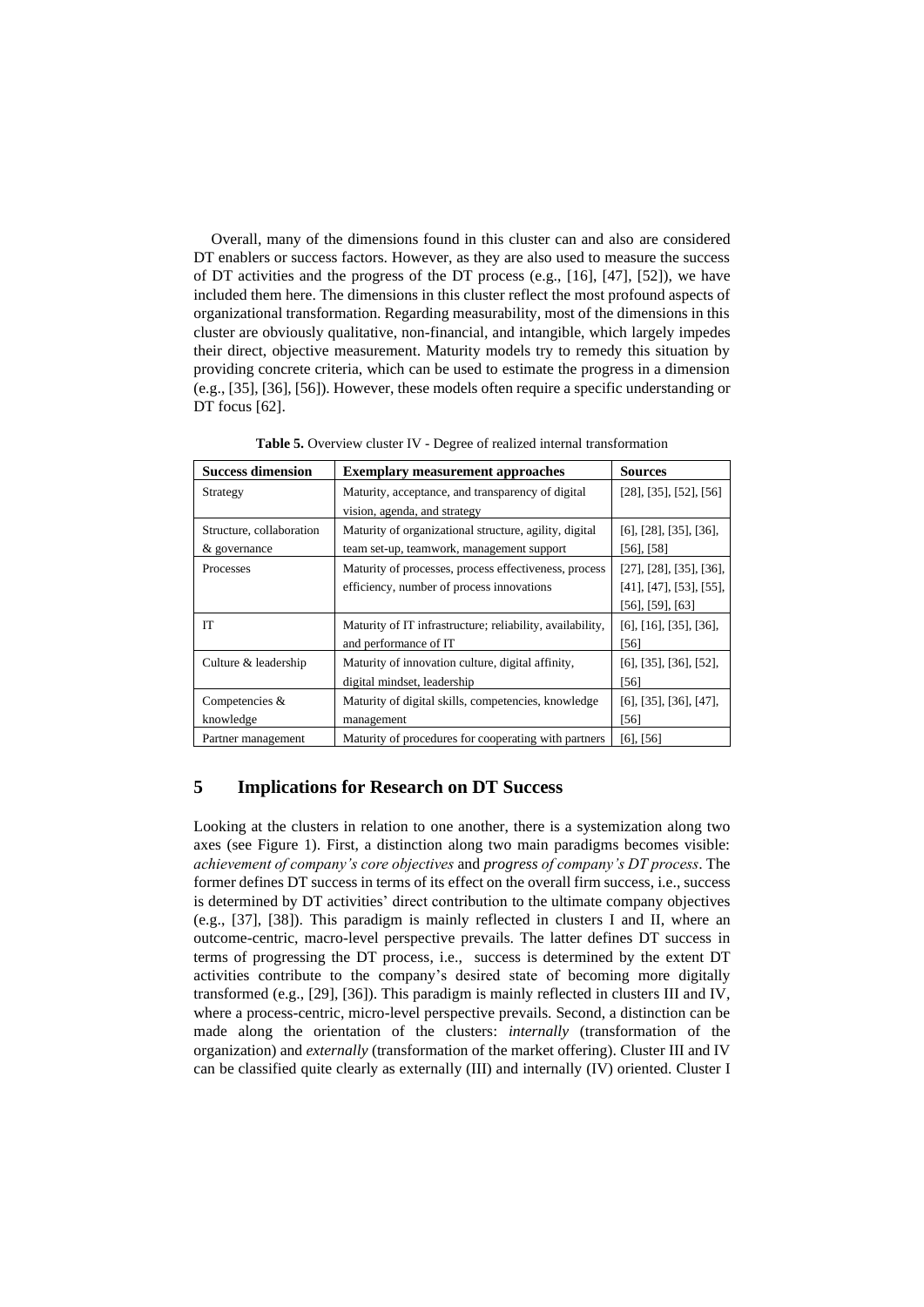covers the entire company with its overarching objectives and thus spans both the internal and external perspectives. Cluster II has proven to be primarily externally oriented, since all dimensions relate to the digital business offerings' market success. We find that some articles can be located exclusively in one cluster and thus take a clear position on the notion of DT success (e.g., [37], [40], [43]). Other articles include success dimensions of several different clusters and thus emphasize the multi-faceted nature of DT success (e.g., [35], [36], [52]). Further, some researchers clearly aim to quantify DT outcomes (e.g., [38], [41]), while others strive to refine purely qualitative assessments (e.g., [36], [56]). Based on this comparison and the overall literature analysis, we consider three fields to be particularly important for research in the area of DT success.



**Figure 1.** Overview of DT success clusters

**Concretization of DT success.** We have recognized different paradigms and orientations of DT success, therefore it is important for researchers to be aware of where they are located and on what premises they are built. Of the 121 papers that were shortlisted, i.e., those dealing with DT success generally, we included only 39 in the final analysis because they were, at least to a reasonable degree, specific about the notion of DT success. Given the large variety of possible DT outcomes, the premises underlying DT success can be highly dependent on the vision an organization or industry pursues regarding DT (e.g., *relative importance of digital business* for the media industry). Thus, different organizations in different contexts measure different dimensions to capture DT success. It is therefore understandable that literature often remains unspecific regarding the DT success notion. Nevertheless, this lack of specificity also risks that the DT success concept remains elusive. This can then lead to the impression that DT success is fundamentally indeterminable and therefore cannot be measured. However, this is not a satisfactory circumstance in IS research and does not meet the requirements existing in reality [9], [10]. Thus, future research should further assist in making DT success concrete and be clear when referring to DT success. For instance, research on DT success factors should include the underlying premise of DT success. In addition, research could examine the latent expectations organizations have of DT to make the implicit notions of success more tangible.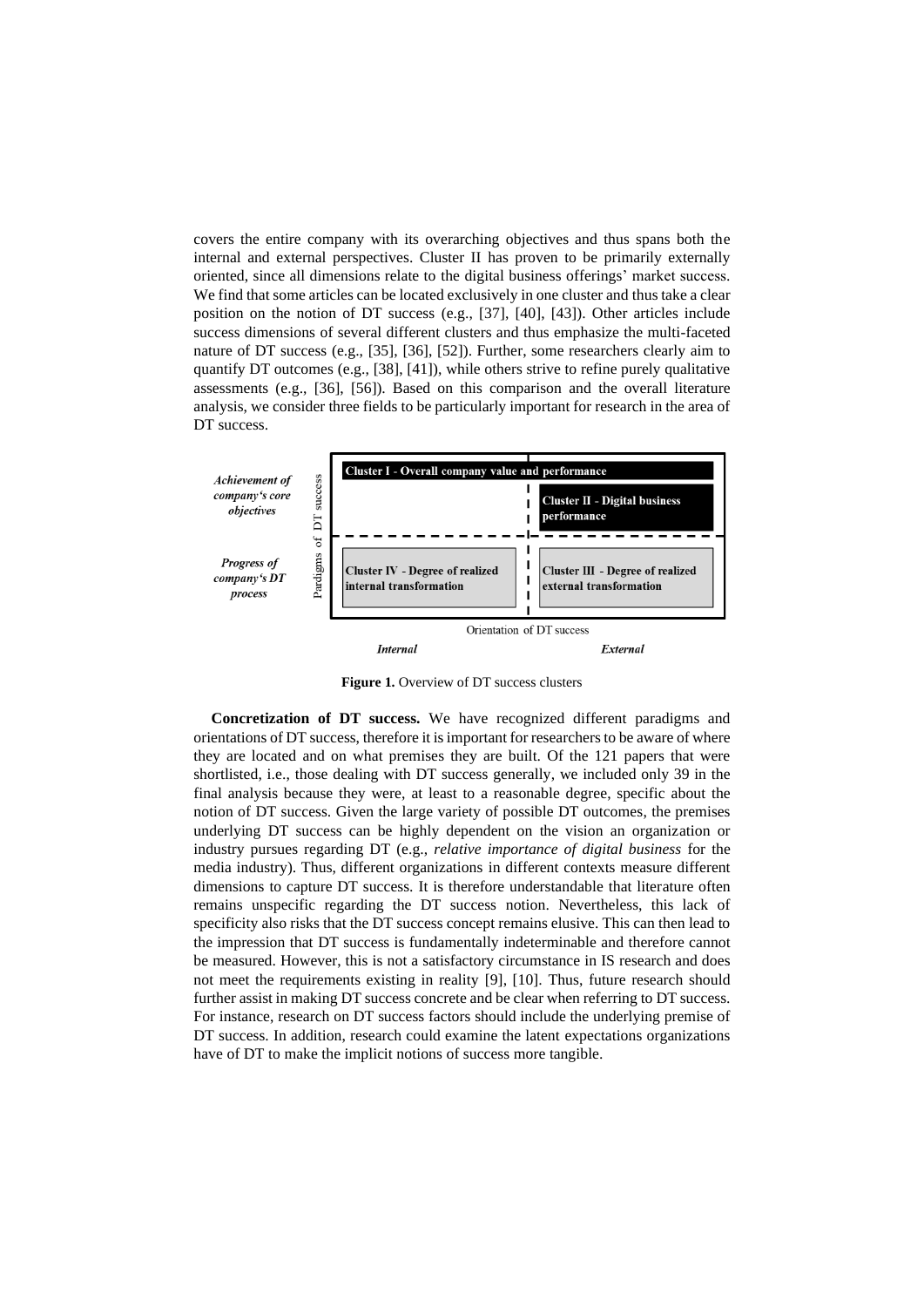**Investigating DT success notions in real-world contexts.** Across all clusters, there are only a few evaluation approaches that are actually applied in an organizational context. The papers we analyzed primarily report on DT success dimensions either still in a conceptual state or ones only used for scientific studies. Several of the measures we came across are not necessarily applicable in practice, as, for example, they require a company to be publicly listed (e.g., [37], [38]). We rarely found any approaches actually utilized in practice to operationally measure DT activities' success that can also support actual managerial decision making. The exceptions were mostly either focused on one specific DT area (e.g., [46]) or on a very top-down, strategic level (e.g., [26], [30]). Ryan et al. present a holistic approach, covering multiple dimensions as they were measured in the real-world context; however, the approach is also very specific to a health management setting [47]. Seeher et al. identify a range of metrics that are applied in practice; however, not linked to one specific case, as they were based on a Delphi study [52]. Besides what these articles report, there currently appears to be a knowledge gap on how companies in practice measure their DT activities' success. Thus, we highly recommend future research to find relevant cases, to identify and investigate DT success measurement approaches in their real-world context.

**Development of holistic but concise success measurement approaches.** The different paradigms and orientations all reflect relevant DT outcomes and also show how DT success can be measured. There are however reasons to assume that companies are still struggling to find appropriate approaches for measuring their DT success [9]. Accordingly, future research could take up this challenge and contribute to developing new measurement approaches. The dimensions and clusters identified in this study could provide a basis for this. Since the dimensions are often interdependent, it could also be useful to consider them in combination. We propose aligning the dimensions in a way that combines strengths and mitigates weaknesses. For example, an attempt could be made to link the dimensions of clusters III and IV directly to clusters I and II in order to identify how implementation DT activities affects the overall objectives. It is also important to clarify the question of where to measure. We have found different approaches here, e.g., those at the level of the chief digital officer (e.g.,  $[52]$ ), in individual projects or project portfolios (e.g., [55]), in the digital business division (e.g., [54]), or at the level of the overall organization (e.g., [37]). We argue that it is important to be able to evaluate the overall success of the organizational DT. However, for the operational management of DT, it is also important to evaluate individual activities regarding their contribution to the overall DT success [9].

#### **6 Conclusion, Limitations and Outlook**

This study investigated the notion of DT success and related success measurement approaches in current IS literature. Therefore, we conducted a systematic literature search that yielded 39 papers. Analyzing these papers, we derived 20 individual success dimensions and assigned them to four clusters. The identified dimensions were analyzed within and between the clusters in order to learn how DT success is conceptualized in IS literature and to find out which measurement approaches are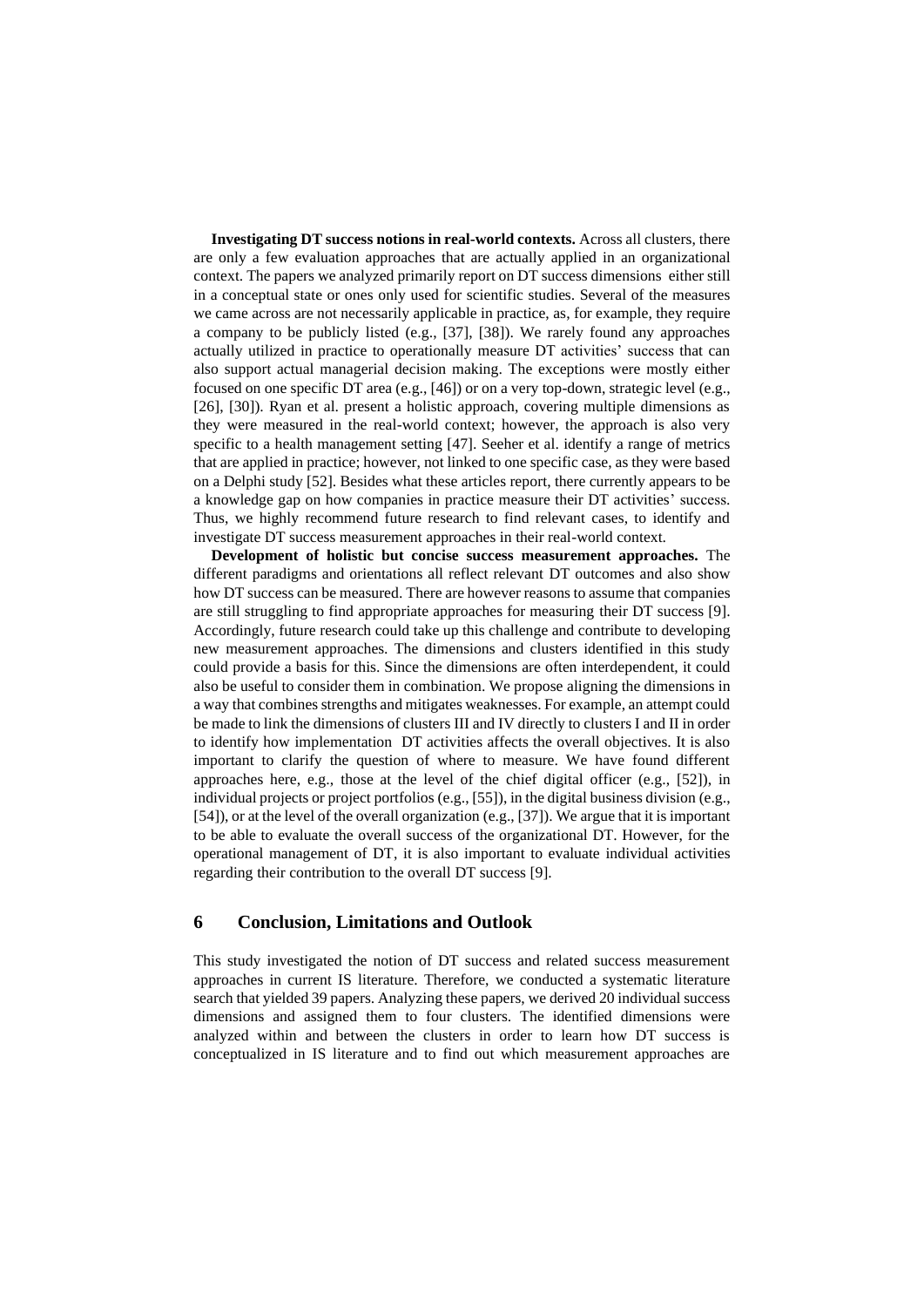applied in practice and research. Finally, to support further attempts to improve our understanding of DT success, we have presented three recommendations for future research in this area.

With these results, we enrich the existing IS success literature by providing a first comprehensive overview of DT success, thus extending this established IS research strand from a primarily technology-centric perspective, to the more holistic perspective of digital innovation and transformation. We show that many topics already dealt with in the IS success literature (e.g., "hard" vs. "soft" criteria, "macro" vs. "micro" level measuring) are also relevant for DT success. However, with a few exceptions (e.g., [10], [16]), DT success measures have, to date, hardly been critically discussed. Further, we contribute to DT literature by discussing and systematizing various concurrent notions of DT success. By uncovering different DT success perspectives and paradigms, we hope to foster understanding of what DT success entails and to link the assumptions of what constitutes such success to specific success dimensions. Further, we demonstrate, how DT success can be measured on different levels, be it in the overall organization (macro) or regarding single transformation activities (micro). By discussing different approaches, we hope to support future research that will clarify the notion of DT success, identify and investigate applied measurement approaches in their real-world context, or even contribute to developing new measurement approaches. Overall, our study aims to reduce the elusiveness of DT success, as we consider this an important factor in maintaining and increasing the legitimacy of research in the DT field.

This study intends to motivate practitioners to deal extensively with the matter of DT success and consequently to assess their own DT activities. For this, they receive indications on which success dimensions and specific measurement approaches can be suitable for which type of DT objective. This study is subject to a set of limitations. The results depend partly on the underlying understanding of DT. Researchers with different assumptions might come up with different results. We therefore strived to make our assumptions and premises, as well as our overall review process, transparent. Further, this study's results do not provide a complete framework of all the success dimensions relevant in reality; they only reflect what we found in the analyzed literature. It is likely that there are other relevant dimensions. Thus, we want to encourage researchers to take up on these suggestions regarding areas of possible improvement, to further clarify the DT success concept and to investigate and advance measurement approaches applied in practice.

#### **References**

- 1. Hanelt, A., Bohnsack, R., Marz, D., Antunes Marante, C.: A Systematic Review of the Literature on Digital Transformation: Insights and Implications for Strategy and Organizational Change. Journal of Management Studies 1-39 (2020)
- 2. Wessel, L., Baiyere, A., Ologeanu-Taddei, R., Cha, J., Jensen, T.: Unpacking the Difference Between Digital Transformation and IT-Enabled Organizational Transformation. Journal of the AIS, forthcoming, 1-57 (2020)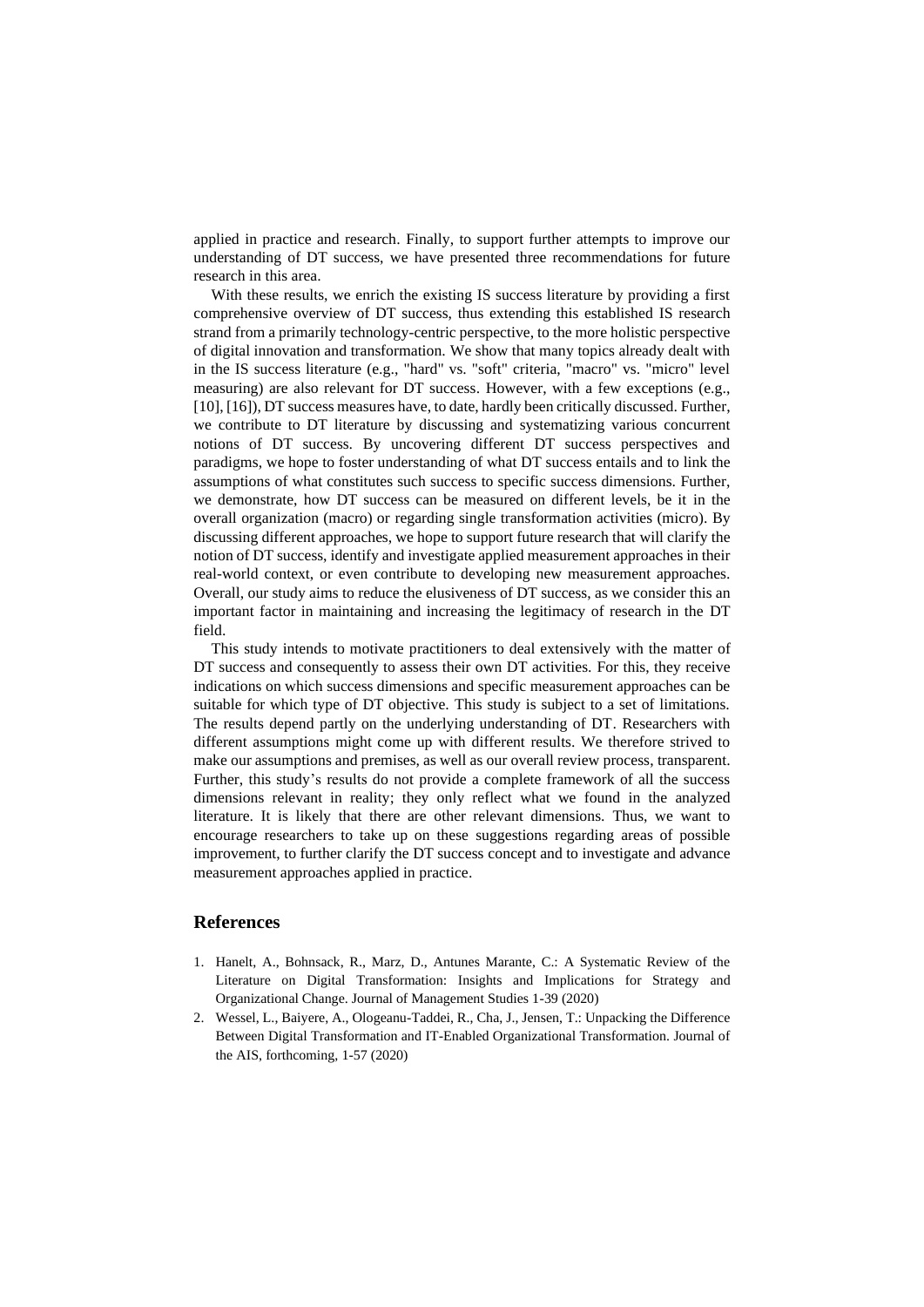- 3. Wiesböck, F., Hess, T.: Digital Innovations Embedding in Organizations. Electronic Markets 30, 75–86 (2020)
- 4. Berghaus, S., Back, A.: Disentangling the Fuzzy Front End of Digital Transformation: Activities and Approaches. In: Proceedings of the 38th International Conference on Information Systems (ICIS), pp. 1-17. (2017)
- 5. Vial, G.: Understanding Digital Transformation: A Review and a Research Agenda. The Journal of Strategic Information Systems 28, 118-144 (2019)
- 6. Vogelsang, K., Liere-Netheler, K., Packmohr, S., Hoppe, U.: Success Factors for Fostering a Digital Transformation in Manufacturing Companies. Journal of Enterprise Transformation 1-22 (2019)
- 7. Osmundsen, K., Iden, J., Bygstad, B.: Digital Transformation: Drivers, Success Factors, and Implications. In: Proceedings of the 12th Mediterranean Conference on Information Systems (MCIS), pp. 1-15. (2018)
- 8. Morakanyane, R., O'Reilly, P., McAvoy, J., Grace, A.: Determining Digital Transformation Success Factors. In: Proceedings of the 53rd Hawaii International Conference on System Sciences (HICSS), pp. 4356-4365. (2020)
- 9. Gimpel, H., Hosseini, S., Huber, R., Probst, L., Röglinger, M., Faisst, U.: Structuring Digital Transformation: A Framework of Action Fields and its Application at ZEISS. Journal of Information Technology Theory and Application 19, 31-54 (2018)
- 10. Neumeier, A., Wolf, T., Oesterle, S.: The Manifold Fruits of Digitalization Determining the Literal Value Behind. In: Proceedings of the 13th Internationale Tagung Wirtschaftsinformatik (WI), pp. 484-498. (2017)
- 11. DeLone, W.H., McLean, E.R.: The DeLone and McLean Model of Information Systems Success: A Ten-Year Update. Journal of Management Information Systems 19, 9-30 (2003)
- 12. Schryen, G.: Revisiting IS Business Value Research: What We Already Know, What We Still Need to Know, and How We Can Get There. European Journal of Information Systems 22, 139-169 (2013)
- 13. Holotiuk, F., Beimborn, D.: Critical Success Factors of Digital Business Strategy. In: Proceedings of the 13th Internationale Tagung Wirtschaftsinformatik (WI), pp. 991-1005. (2017)
- 14. Böttcher, T.P., Weking, J.: Identifying Antecedents and Outcomes of Digital Business Model Innovation. In: Proceedings of the 28th European Conference on Information Systems (ECIS), pp. 1-14. (2020)
- 15. Bordeleau, F.-È., Felden, C.: Digitally Transforming Organisations: A Review of Change Models of Industry 4.0. In: Proceedings of the 27th European Conference on Information Systems (ECIS), pp. 1-14. (2019)
- 16. Liere-Netheler, K., Vogelsang, K., Packmohr, S., Hoppe, U.A.: Towards a Framework for Digital Transformation Success in Manufacturing. In: Proceedings of the 26th European Conference on Information Systems (ECIS), pp. 1-19. (2018)
- 17. Kohli, R., Grover, V.: Business Value of IT: An Essay on Expanding Research Directions to Keep up With the Times. Journal of the AIS 9, 23-39 (2008)
- 18. Gable, G.G., Sedera, D., Chan, T.: Re-Conceptualizing Information System Success: The IS-Impact Measurement Model. Journal of the AIS 9, 377-408 (2008)
- 19. Irani, Z., Love, P.E.: Developing a Frame of Reference for Ex-Ante IT/IS Investment Evaluation. European Journal of Information Systems 11, 74-82 (2002)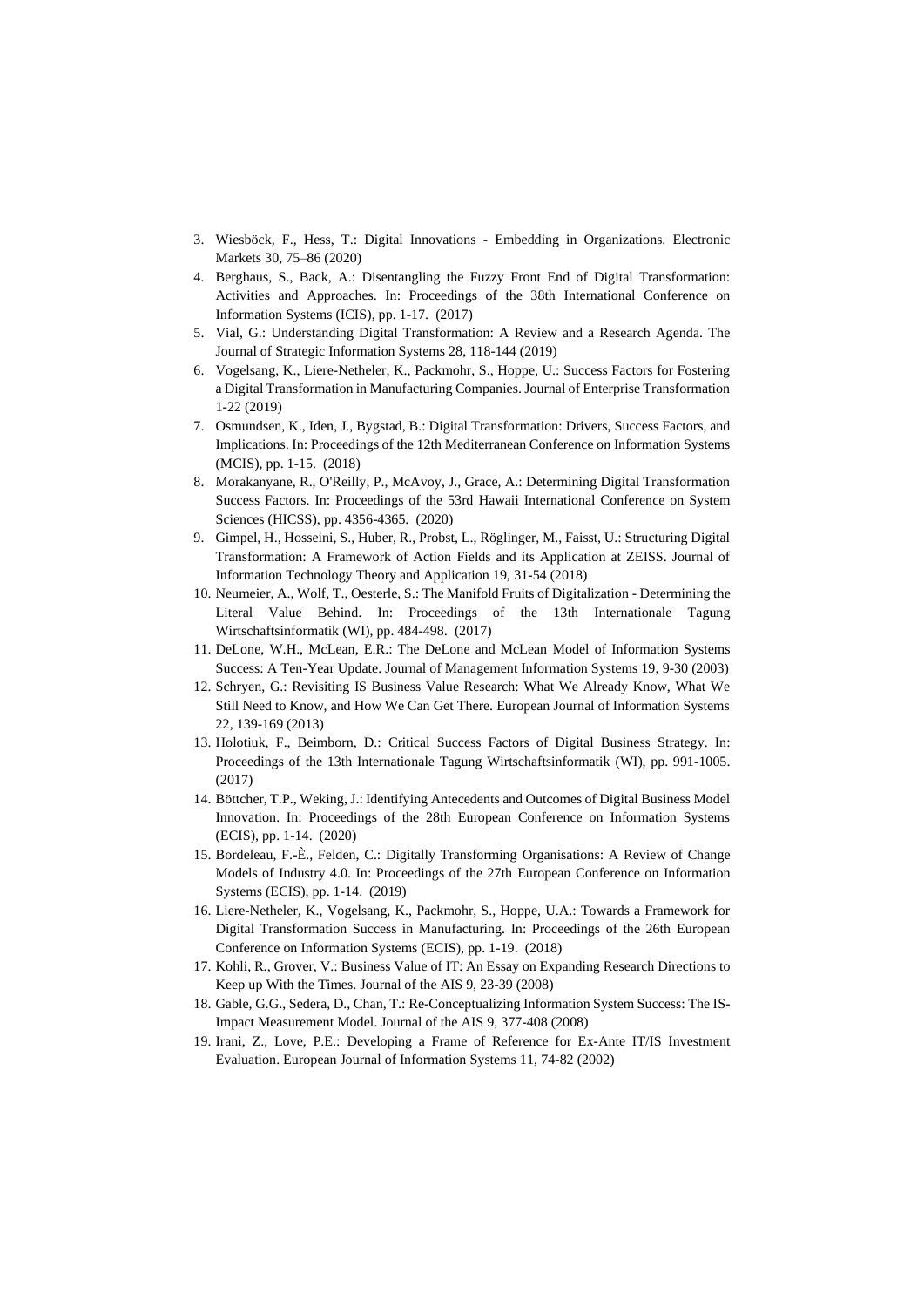- 20. Melville, N., Kraemer, K., Gurbaxani, V.: Information Technology and Organizational Performance: An Integrative Model of IT Business Value. MIS Quarterly 28, 283-322 (2004)
- 21. Mandrella, M., Trang, S., Kolbe, L.M.: Synthesizing and Integrating Research on IT-Based Value Cocreation: A Meta-Analysis. Journal of the AIS 21, 388-427 (2020)
- 22. Farbey, B., Land, F., Targett, D.: Moving IS Evaluation Forward: Learning Themes and Research Issues. The Journal of Strategic Information Systems 8, 189-207 (1999)
- 23. Hinings, B., Gegenhuber, T., Greenwood, R.: Digital Innovation and Transformation: An Institutional Perspective. Information and Organization 28, 52-61 (2018)
- 24. Kohli, R., Melville, N.P.: Digital Innovation: A Review and Synthesis. Information Systems Journal 29, 200-223 (2019)
- 25. Frey, J., Holotiuk, F., Beimborn, D.: Debating Digital Innovation: A Literature Review on Realizing Value from Digital Innovation. In: Procceedings of the 15th Internationale Tagung Wirtschaftsinformatik (WI), pp. 1-16. (2020)
- 26. Hess, T., Matt, C., Benlian, A., Wiesböck, F.: Options for Formulating a Digital Transformation Strategy. MIS Quarterly Executive 15, 125-139 (2016)
- 27. Barthel, P., Fuchs, C., Birner, B., Hess, T.: Embedding Digital Innovations in Organizations: A Typology for Digital Innovation Units. In: Procceedings of the 15th Internationale Tagung Wirtschaftsinformatik (WI), pp. 1-15. (2020)
- 28. Arvidsson, V., Mønsted, T.: Generating Innovation Potential: How Digital Entrepreneurs Conceal, Sequence, Anchor, and Propagate New Technology. The Journal of Strategic Information Systems 27, 369-383 (2018)
- 29. Chanias, S., Myers, M.D., Hess, T.: Digital Transformation Strategy Making in Pre-Digital Organizations: The Case of a Financial Services Provider. The Journal of Strategic Information Systems 28, 17-33 (2019)
- 30. Tumbas, S., Berente, N., vom Brocke, J.: Digital Innovation and Institutional Entrepreneurship: Chief Digital Officer Perspectives of Their Emerging Role. Journal of Information Technology 33, 188-202 (2018)
- 31. Rowe, F.: What Literature Review Is Not: Diversity, Boundaries and Recommendations. European Journal of Information Systems 23, 241-255 (2014)
- 32. Paré, G., Trudel, M., Jaana, M., Kitsiou, S.: Synthesizing Information Systems Knowledge: A Typology of Literature Reviews. Information & Management 52, 183-199 (2015)
- 33. Webster, J., Watson, R.T.: Analyzing the Past to Prepare for the Future: Writing a Literature Review. MIS Quarterly 26, xiii-xxiii (2002)
- 34. Gierlich, M., Schüritz, R., Volkwein, M., Hess, T.: SMEs' Approaches for Digitalization in Platform Ecosystems. In: Proceedings of the 23rd Pacific Asia Conference on Information Systems (PACIS), pp. 1-14. (2019)
- 35. Klötzer, C., Pflaum, A.: Toward the Development of a Maturity Model for Digitalization Within the Manufacturing Industry's Supply Chain. In: Proceedings of the 50th Hawaii International Conference on System Sciences (HICSS), pp. 4210-4219. (2017)
- 36. Berger, S., Bitzer, M., Häckel, B., Voit, C.: Approaching Digital Transformation-Development of a Multi-Dimensional Maturity Model. In: Proceedings of the 28th European Conference on Information Systems (ECIS), pp. 1-18. (2020)
- 37. Moker, A., Brosi, P., Welpe, I.: It Depends on the Size: How Firm Strategic Emphasis on Digital Transformation Predicts Market Capitalization. In: Proceedings of the 53rd Hawaii International Conference on System Sciences (HICSS), pp. 5472-5481. (2020)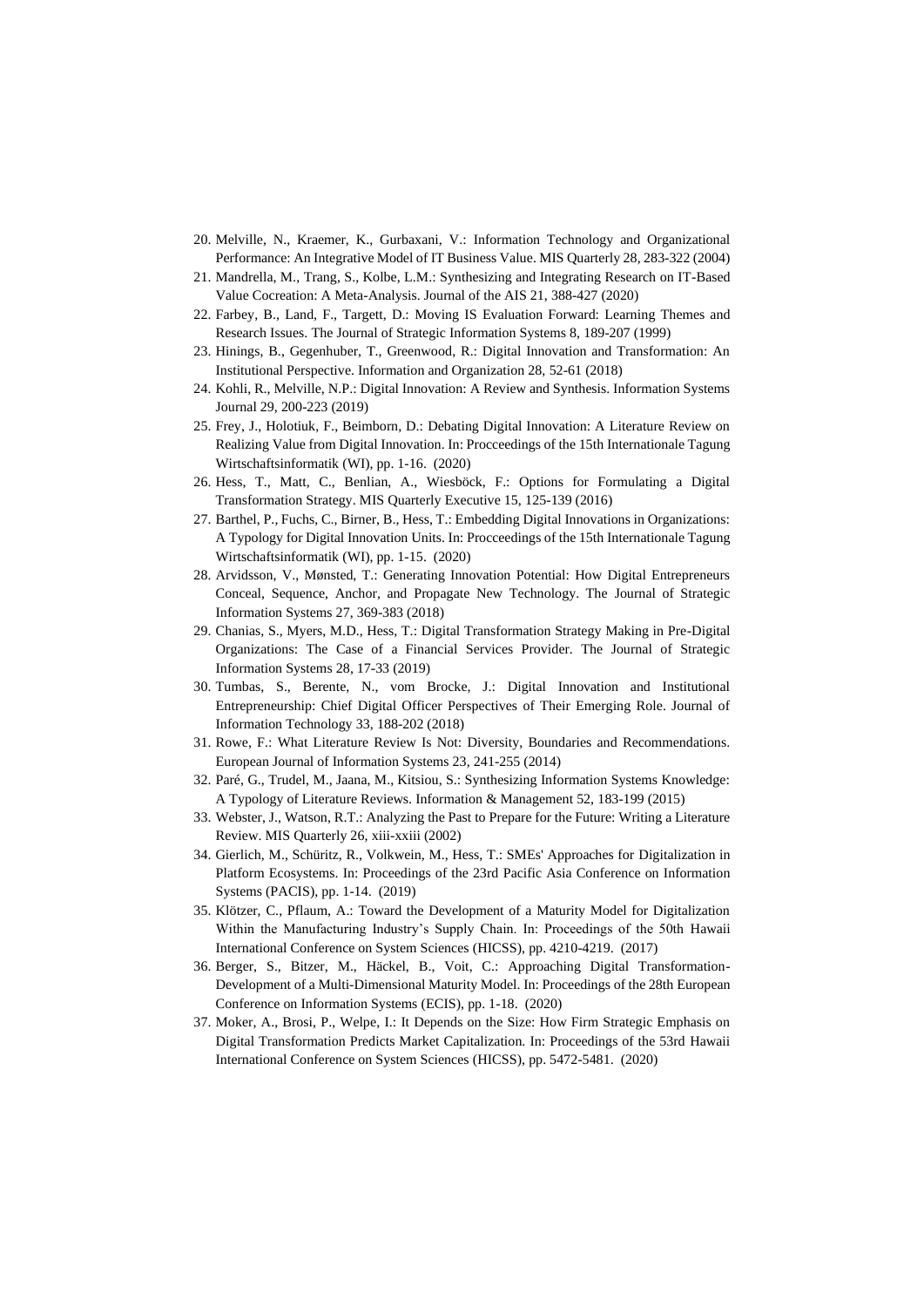- 38. Hanelt, A., Firk, S., Hildebrandt, B., Kolbe, L.M.: Digital M&A, Digital Innovation, and Firm Performance: An Empirical Investigation. European Journal of Information Systems, forthcoming, 1-24 (2020)
- 39. Hildebrandt, B., Hanelt, A., Firk, S., Kolbe, L.: Entering the Digital Era The Impact of Digital Technology-Related M&As on Business Model Innovations of Automobile OEMs. In: Proceedings of the 36th International Conference on Information Systems (ICIS), pp. 1- 21. (2015)
- 40. Drechsler, K., Wagner, H.-T., Reibenspiess, V.A.: Risk and Return of Chief Digital Officers' Appointment – An Event Study. In: Proceedings of the 40th International Conference on Information Systems (ICIS), pp. 1-17. (2019)
- 41. Ferreira, J.J., Fernandes, C.I., Ferreira, F.A.: To Be or Not to Be Digital, That Is the Question: Firm Innovation and Performance. Journal of Business Research 101, 583-590 (2019)
- 42. Khin, S., Ho, T.C.: Digital Technology, Digital Capability and Organizational Performance. International Journal of Innovation Science 11, 177-195 (2019)
- 43. Huang, J., Henfridsson, O., Liu, M.J., Newell, S.: Growing on Steroids: Rapidly Scaling the User Base of Digital Ventures Through Digital Innovation. MIS Quarterly 41, 301-314 (2017)
- 44. Leischnig, A., Wölfl, S., Ivens, B., Hein, D.: From Digital Business Strategy to Market Performance: Insights Into Key Concepts and Processes. In: Proceedings of the 38th International Conference on Information Systems (ICIS), pp. 1-16. (2017)
- 45. Beutel, S., Bendig, D., Brettel, M.: The Intangible Value of Digitalization Assessing the Relationship of Digital Orientation and Intangible Value Drivers. In: Proceedings of the 40th International Conference on Information Systems (ICIS), pp. 1-17. (2019)
- 46. Hansen, R., Sia, S.K.: Hummel's Digital Transformation Toward Omnichannel Retailing: Key Lessons Learned. MIS Quarterly Executive 14, 51-66 (2015)
- 47. Ryan, J., Doster, B., Daily, S., Lewis, C.: Targeting Perioperative Performance Aligned to Hospital Strategy via DT. In: Proceedings of the 53rd Hawaii International Conference on System Sciences (HICSS), pp. 3628-3637. (2020)
- 48. Nwankpa, J.K., Roumani, Y.: IT Capability and Digital Transformation: A Firm Performance Perspective. In: Proceedings of the 37th International Conference on Information Systems (ICIS), pp. 1-16. (2016)
- 49. Nwankpa, J.K., Datta, P.: Balancing Exploration and Exploitation of IT Resources: The Influence of Digital Business Intensity on Perceived Organizational Performance. European Journal of Information Systems 26, 469-488 (2017)
- 50. Murawski, M., Bühler, J., Martensen, M., Rademacher, C., Bick, M.: How Digital Business Strategy Affects Profitability: Opening the 'Black Box' of Performance. In: Proceedings of the 24th Americas Conference on Information Systems (AMCIS), pp. 1-10. (2018)
- 51. Karimi, J., Walter, Z.: The Role of Dynamic Capabilities in Responding to Digital Disruption: A Factor-Based Study of the Newspaper Industry. Journal of Management Information Systems 32, 39-81 (2015)
- 52. Seeher, V., Beimborn, D., Holotiuk, F.: How to Evaluate the Performance of the CDO A Delphi Study on KPIs for CDOs. In: Proceedings of the 28th European Conference on Information Systems (ECIS), pp. 1-15. (2020)
- 53. Fichman, R.G., Dos Santos, B., Zheng, Z.: Digital Innovation as a Fundamental and Powerful Concept in the Information Systems Curriculum. MIS Quarterly 38, 329-353 (2014)